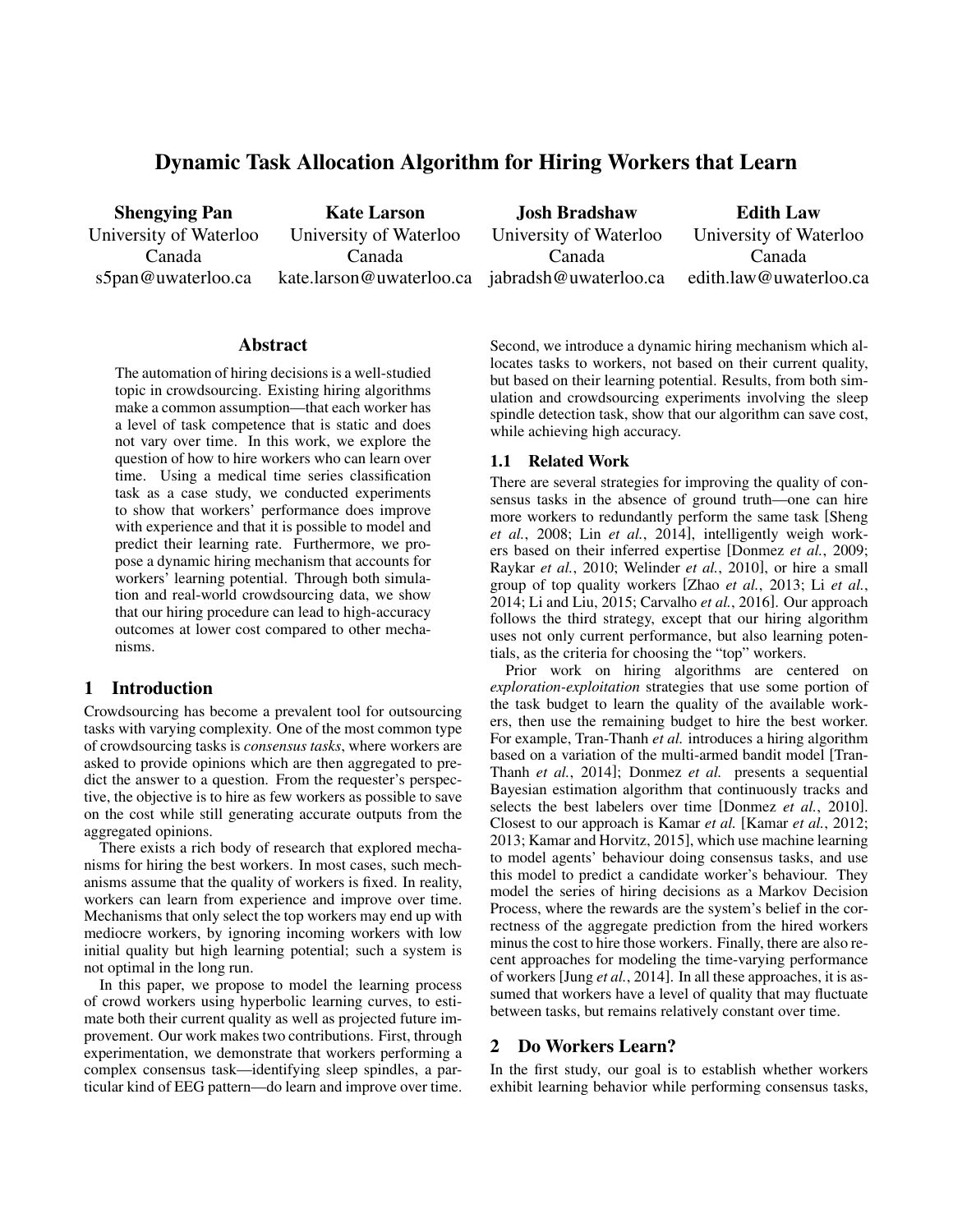

Figure 1: sleep spindles detection task with feedback to worker

and whether we can model and predict their improvement using learning curves. In industrial engineering, prior work has shown that the quality of workers improve as they complete repetitive tasks [Adler and Clark, 1991; Vits and Gelders, 2002]. Such improvements are often modeled using learning curves—a mathematical description of worker's performance for repetitive tasks [Fioretti, 2007]. While numerous forms of learning curves have been proposed, we use the *hyperbolic model* in this work since it was designed to measure and predict each worker's percentage of correctly completed tasks in production scenarios [Mazur and Hastie, 1978]. This can be translated directly to our setting of crowdsourcing consensus tasks as the percentage of correctly predicted or labeled tasks. Additionally, there is strong evidence that the hyperbolic curve model is a well studied and validated model which outperforms many other models in terms of efficiency, stability, and robustness [Nembhard and Uzumeri, 2000; Anzanello and Fogliatto, 2007]. Our experimental results here provide support for this argument.

Let w be a worker with learning speed  $r_w$  and prior knowledge  $p_w$ . Then, the hyperbolic learning curve model states that the percentage of correct predictions worker  $w$  has made up till the x'th task (*i.e.* its *cumulative quality*) is defined as

$$
Q_w(x) = \frac{x + p_w}{x + p_w + r_w}.\tag{1}
$$

Given  $Q_w(x)$ , we can calculate  $q_w(x)$ , the worker's quality (the probability of making a correct prediction) at task  $x$  as:

$$
q_w(x) = xQ_w(x) - (x - 1)Q_w(x - 1).
$$
 (2)

If  $r_w$  and  $p_w$  were known in advance, then computing  $Q_w(x)$  and  $q_w(x)$  would be straightforward. Instead, we approximate  $Q_w(x)$  by estimating the number of correct answers each worker has provided so far (*e.g.*, via comparison against ground truth data). To learn a model for  $Q_w(x)$ , we map a linear model to the data:

$$
Z_w(x) = \alpha_w x + \beta_w
$$

where  $Z_w(x) = \frac{1}{1 - Q_w(x)}$ ,  $\alpha_w = \frac{1}{r_w}$  and  $\beta_w = \frac{p_w}{r_w} + 1$ , and use linear-regression tools to estimate the parameters of  $Z_w(x)$ , and thus estimate  $Q_w(x)$ .

Modeling workers' learning curves has two advantages. First, we can use the estimated  $r_w$ 's to rank workers by learning speed, and select the most promising ones to train. Furthermore, with  $Q_w(x)$  and  $q_w(x)$ , we can estimate the probability a worker will make a correct prediction in future tasks, and use this information in our hiring decisions.

#### 2.1 Crowdsourcing Study

To assess the goodness of fit of the learning curve model, we hired crowdworkers on Amazon Mechanical Turk to perform sleep spindle identification tasks[Warby *et al.*, 2014]. A sleep spindle is a discrete, intermittent pattern appearing on sleepstudy EEG recordings, which neurologists use to identify particular sleep stages. A sleep spindle is identified based on its waxing/waning shape (*i.e.*, like a diamond or football), frequency (*i.e.*, oscillate at approximately 12-15 cycles per second), and duration (*i.e.*, mostly between 0.5 to 1.0 seconds in length), and amplitude (usually slightly taller than the waves around it). The task of identifying sleep spindles is a fitting case study for our setting—it is straightforward enough that the crowdworkers are able to understand how to proceed just by reading the instructions, but the task is challenging enough that one would expect workers' performance to be low at the onset and improve with training and feedback.

After reviewing a brief instructions page, workers were provided with a sequence of 20 windows of EEG recording. We asked workers to identify all the sleep spindles in the recording by clicking and dragging boxes around them. After the worker submits each window, the system provides feedback, revealing the actual locations of the sleep spindles before showing the next window. All workers are given the exact same sequence of 54 windows and each window contains at least one sleep spindle. We removed workers who did not complete all 54 windows and workers who spent less than 10 minutes completing all tasks, which is less than 25% of the average time required to complete the task. After filtering, we have 10 workers whose data we used for our analysis. All the EEG recordings and ground truth sleep spindle identifications used in our experiment come from Devuyst's DREAMS Sleep Spindle Database [Devuyst *et al.*, 2011].

The primary goal of this study is to assess whether the crowd *as a whole* is improving with experience, and the feasibility of using learning curves to model their improvement. For each annotation, we considered it to be correct if the bounding box overlapped with a ground truth identification. We measured each worker's quality using common metrics, such as precision, recall,  $F_1$  and  $F_2$  scores. We then computed a cumulative quality measure by aggregating workers' performance on a per window basis. Cumulative quality at the i-th task is computed by aggregating all reported sleep spindles from all 10 workers up to window  $i$ . This cumulative quality metric enables us to apply the learning curve model and avoid the sometimes drastic fluctuation in workers' taskto-task performance, thereby better modeling the general per-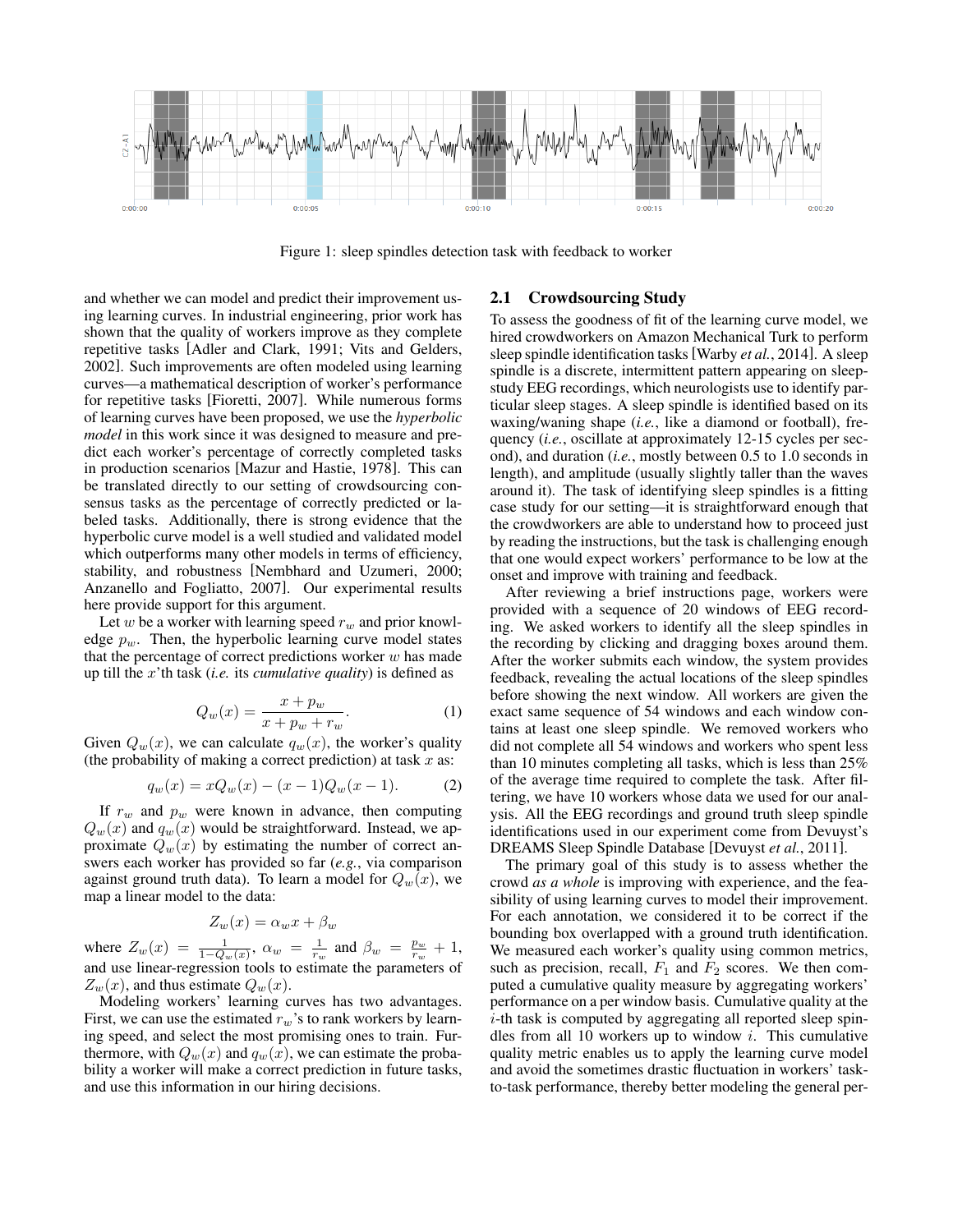

call, and F1 and F2 scores

(b) Worker-level learning curves (cumulative  $F_1$  Scores) projected from 30 windows

Figure 2: fitting learning curves to worker performance

| measurement |    | n   | standard error | p-value                |
|-------------|----|-----|----------------|------------------------|
| precision   | 87 | 190 | 0.0019         | $3.03 \times 10^{-7}$  |
| recall      | 54 | 109 | 0.0024         | $1.90 \times 10^{-9}$  |
|             | 67 | 140 | 0.0019         | $4.04 \times 10^{-10}$ |
| F,          | 58 | 120 | 0.0021         | $5.16 \times 10^{-10}$ |

Table 1: Estimated population-level learning speed, prior knowledge, standard error and P-value

formance trend over time.

The estimated learning speed  $r$ , prior knowledge  $p$ , and associated standard error and p-values from the linear regression test are shown in Table 1. The population-level and worker-level learning curves (in Figure 2(a) and Figure 2(b)) show that cumulative quality (solid curves) has a noticeable upward trend and has a significant relationship ( $p \ll 0.05$ ) with our proposed hyperbolic learning curve (dashed curves). These results give us insight into the difficulty level of the tasks, *e.g.* how many tasks in general are needed for a worker with no prior knowledge to reach 50% quality, and the overall quality of the worker population, *e.g.* workers in average have a quality score of around 70% at the beginning.

### 3 A Dynamic Hiring Procedure

In this section, we show how it is possible to incorporate information about workers' learning into the hiring process, allowing the system to balance the quality of task output, the cost of hiring workers, and the future benefit derived from assigning tasks to workers for training purposes.

### 3.1 A Markov Decision Process for Worker Hiring

Let W be the set of workers, where the quality  $q_w$  of each worker  $w \in W$  is defined by his learning speed  $r_w$ , prior knowledge level  $p_w$  and number of completed tasks  $x_w$ . Similar to other researchers (see, for example [Lin *et al.*, 2012; Dai *et al.*, 2010]), we use a decision-theoretic framework to model the hiring problem for a single task. We define a finitehorizon Markov Decision Process (MDP) as  $\langle l, S, \mathbb{A}, T, R \rangle$ where  $l$  is the task horizon (the maximum number of workers the system will hire for a single task),  $S$  is the state space,  $A$ is the action set,  $T$  is the transition probability function, and R is the reward function.

**States:** A state,  $s_t \in S$  is defined as a set of workers hired until time t, along with an opinion  $a_w$  from each worker w. That is  $s_t = \{(w_1, a_1), \ldots, (w_t, a_t)\} = \{(w_i, a_i)_{i=1}^t\}$ . For ease of explanation we assume that the tasks are structured so that there are only two opinions (for example, *yes* or *no*); however our model easily generalizes to situations where the set of possible opinions is larger.

Actions: At each state  $s_t$ , the system can take one of two actions—terminate hiring and return the workers' aggregated opinions to the task owner  $(\neg H)$ , or select a new worker,  $w_i$ , to hire from the worker pool  $(H_{w_i})$ . That is,  $\mathbb{A} = {\neg H} \cup$  ${H_w|w \in W}.$ 

If action  $\neg H$  is taken in state  $s_t = \{(w_i, a_i)_{i=1}^t\}$ , the workers' opinions are aggregated as follows: Assuming that workers' opinions are conditionally independent given the correct classification  $\hat{a}$ , the system's *belief*,  $b$ , that classification  $a$  is correct is

$$
b(a|\{a_i\}_1^t) = Pr(\hat{a} = a|\{a_i\}_1^t)
$$
(3)  

$$
= \lambda_a Pr(\{a_i\}_1^t|a)Pr(a)
$$
  

$$
= \lambda_a Pr(a) \prod_{i=1}^t Pr(a_i|a).
$$

where  $\lambda_a$  is a normalizing factor and  $Pr(a)$  is the prior probability. Since, for each worker, we know their current *quality*,  $q_w$ , we have

$$
Pr(a_i|a) = \begin{cases} q_{w_i} & \text{if } a_i = a \\ 1 - q_{w_i} & \text{if } a_i \neq a \end{cases}
$$
 (4)

The system returns the classification

$$
a^* = \arg\max_a b(a|\{a_i\}_1^t)
$$

and *updates* its knowledge about the workers. In particular, for each worker w hired,  $x_w \leftarrow x_w + 1$  which induces changes in  $q_w$ . When asked to hire workers for a new task, the system uses this updated worker-population information.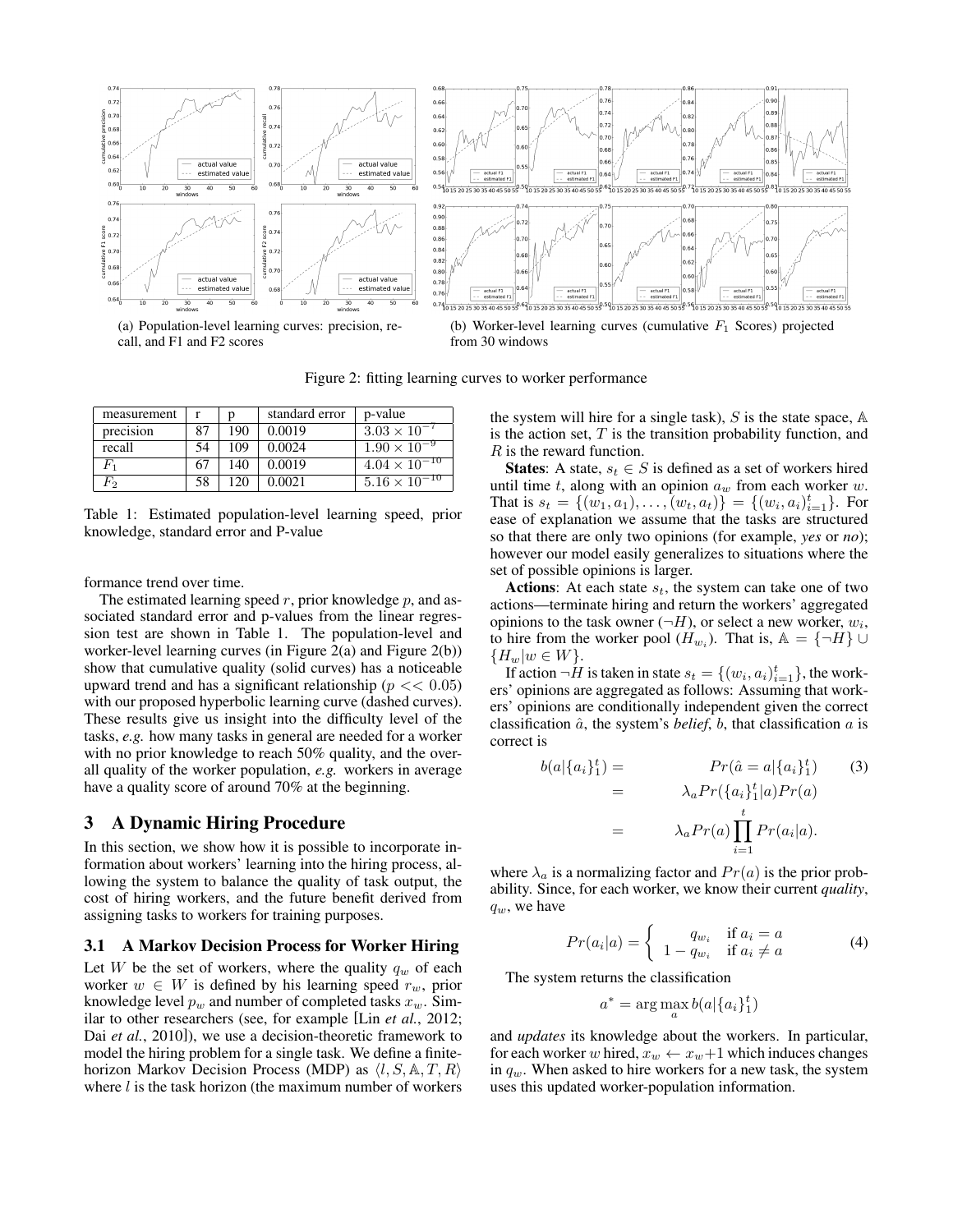**Transitions:** If, in state  $s_t = \{(w_i, a_i)_{i=1}^t\}$ , action  $H_w$ is selected, then the system transitions to state  $s_{t+1}$  =  $\{(w_i, a_i)_{i=1}^t \cup (w, a_w)\}\$  with probability  $T(s_t, H_w, s_{t+1}) =$  $Pr(a_w | \{a_i\}_{i=1}^t)$ . Letting a represent the true classification of the task, and assuming that workers' responses are conditionally independent given the true classification,

$$
T(s_t, H_w, s_{t+1}) = \lambda \sum_{a} Pr(a_w|a) \prod_{i=1}^{t} Pr(a_i|a) Pr(a)
$$
 (5)

where  $\lambda$  is the normalizing factor, and  $Pr(a_i|a)$  is defined by Equation 4.

Rewards: There are two types of rewards in the system: the *aggregation reward* and the *training reward*. These rewards, together, allow the system to strike a balance between the goal of hiring workers so as to improve the quality of their aggregated opinions and hiring workers so as to provide them with training to improve their quality for future tasks.

The *aggregation reward*,  $R(s, \neg H)$ , assuming that the system is in state s and takes action  $\neg H$ , is defined by

$$
R(s, \neg H) = \begin{cases} \beta(2^{b(a|\{a_i\}_{i=1}^t)} - 1) & \text{if } b(a|\{a_i\}_{i=1}^t) \ge b_t \\ 0 & \text{otherwise} \end{cases}
$$

where  $b_t$  is a threshold parameter so that only aggregated opinions with high enough belief are rewarded and  $\beta$  is a weighting term which allows the system to tune the reward of an accurate prediction to the actual cost of hiring a worker. In particular, the aggregation reward is an increasing function of the belief the system has in the correctness of the aggregated response from the workers.

The *training reward*,  $R(s, H_w)$ , is awarded when the system is in state s and takes action  $H_w$  (i.e., hires a worker w). In its most basic form, we have  $R(s, H_w) = -c$  where c is the cost of hiring a single worker. However, we also find it useful to use reward shaping (see, for example [Ng *et al.*, 1999]) and allow part of the system reward to directly incorporate information about the change in worker experience and quality. In particular, by hiring worker  $w$ , the worker gains more experience and thus its quality changes, as described by its learning curve. If the worker had previously completed  $x_w$  tasks, then by being hired for an additional task we define the change in quality as

$$
q_{\Delta}(w) = (2^{q_w(x_w+1)} - 1) - (2^{q_w(x_w)} - 1).
$$

The associated *training reward* is

$$
R(s, H_w) = \gamma q_\Delta(w) - c
$$

where, again, c is the cost of hiring a single worker, and  $\gamma$ is a weighting parameter that allows the system to tune the training reward to the actual cost of hiring a worker.

While we define specific rewards for the system, they are not necessarily unique as the appropriate reward structure may depend on the specific domain. However, we argue that our proposed reward functions are desirable as they are convex functions and so provide higher rewards for *more challenging* aggregation and quality improvement.

#### Solving the MDP

Given  $MDP = \langle l, S, \mathbb{A}, T, R \rangle$ , the optimal policy  $\pi^*$  specifies an action for each state so that the system utility is maximized. In particular, an optimal policy  $\pi^*$  with value function  $V^{\pi^*}$  satisfies the Bellman equation

$$
V^{\pi^*}(s_t) = \max_{\alpha \in \mathbb{A}} [R(s_t, \alpha) + \sum_{s_{t+1}} T(s_t, \alpha, s_{t+1}) V^{\pi^*}(s_{t+1})].
$$

Alternatively, since each action  $H_w$  is an informationgathering action, we can reformulate the hiring problem as a *value of information (VOI)* problem where the *VOI* at state  $s_t = \{(w_i, a_i)_{i=1}^t\}$ , given worker w is hired, is the expected utility of hiring  $w$  rather than stopping and aggregating the opinions  $\{a_i\}_{i=1}^t$ . In particular,

$$
VOI(s_t, w) = R(s_t, H_w) + \sum_{s_{t+1}} T(s_t, H_w, s_{t+1}) V^{\pi^*}(s_{t+1}) - R(s_t, \neg H)
$$

and

$$
VOI(s_t) = \max_{w} VOI(s_t, w).
$$

If, at state  $s_t$ ,  $VOI(s_t) > 0$  then the system is best off hiring worker  $w^* = \arg \max_{w \in W} VOI(s_t, w)$ . Otherwise, the system is best off terminating the hiring process and aggregating the workers' opinions and returning the task classification.

Since computing the expected value of information for sequences of observations under uncertainty is intractable [Heckerman *et al.*, 1993], researchers have proposed using sampling-based methods (for example, [Kearns *et al.*, 2002]). In particular, Kamar and Horvitz proposed the *MC-VOI* algorithm, a Monte-Carlo planning algorithm that explores the search space by sampling possible hiring paths, and then evaluates the rewards of either hiring a worker versus stopping and aggregating the collected responses for all states along the sampled path [Kamar and Horvitz, 2013].

We use the *MC-VOI* algorithm, modifying it to handle our larger search space and richer worker population. In the rest of this section we describe our modifications to *MC-VOI*, and direct the reader to the original paper introducing *MC-VOI* for full details of that algorithm [Kamar and Horvitz, 2013]. There are two main components to the MC-VOI algorithm, *sampling* and *evaluation*.

Sampling Phase: The sampling phase starts with the initial state where no workers have been hired and proceeds to hire workers until the maximum number is reached  $(l)$ . If state  $s_t$ was sampled at step t and then action  $H_w$  was taken, the probability state  $s_{t+1}$  is sampled is defined by Equation 5. Each time a new state is encountered, a new node is added to the search tree. Once *l* workers have been hired, the aggregated response of the system is determined by Equation 3.

While *MC-VOI* assumes all workers are interchangeable, in our setting this is not the case. Ideally one should sample all available workers at any hiring state, but as the number of workers increases, the sampling tree grows exponentially and this becomes infeasible. Instead, we propose a *priority score* for workers that balances their immediate quality with future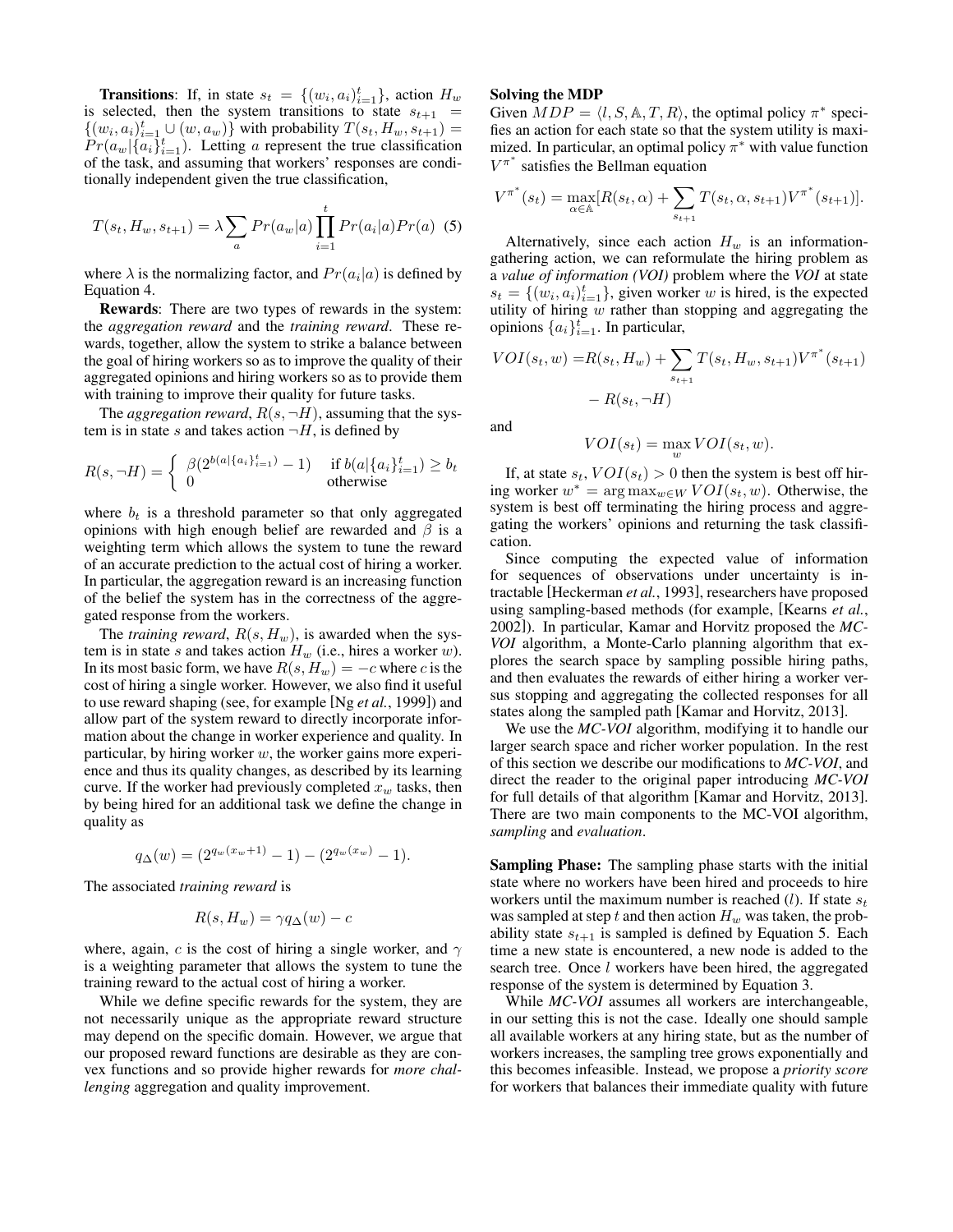expected quality, and sample workers in proportion to their score. Recall that each worker w has completed  $x_w$  tasks before the task of interest, and thus has quality  $q_w(x_w)$ . If the worker was allowed to complete an additional  $n$  tasks, then its projected quality is  $q_w(x_w + n)$ . We define the *score* of worker w as

$$
S_w(x_w, n) = \delta_{\text{now}} q_w(x_w) + \delta_{\text{future}} q_w(x_w + n)
$$

where  $\delta_{\text{now}}$  and  $\delta_{\text{future}}$  are weights that allow us to balance current and future quality. We sample worker  $w$  according to probability

$$
Pr(w) = \frac{S_w(x_w, n)}{\sum_{w' \in W} S_{w'}(x_{w'}, n)},
$$

and the worker's response,  $a_w$  is sampled based on  $q_w(x_w)$ .

Evaluation Phase: The evaluation phase updates the utility of each sampled state from bottom to top once sampling is done. For any state,  $s_l$ , in which there are  $l$  hired workers,  $V(s_l) = R(s_l, \neg H)$ . For any state  $s_t$  with  $t < l$ , we compute the estimated value of information of hiring worker  $w$ . Define  $g(s_t, a_w)$  to be the state  $s_{t+1}$  that arises if worker w is hired in state  $s_t$  and provides opinion  $a_w$ . Then,

$$
VOI^*(s_t, w) = R(s_t, H_w)
$$
  
+ 
$$
\sum_{a_w} T'(s_t, H_w, g(s_t, a_w)) V(g(s_t, a_w))
$$
  
- 
$$
R(s_t, \neg H)
$$

where

$$
T'(s_t, H_w, g(s_t, a_w)) = \frac{\# \text{ smpls with } s_t, \text{ hiring } w \text{ with } a_w}{\# \text{ smpls with } s_t}
$$

is the probability of transitioning from state  $s_t$  to  $g(s_t, a_w)$ based on the observations from the sampling procedure. If  $VOI^*(s_t, w) < 0$  for all w then the optimal action is  $\neg H$ , and  $V(s_t) = R(s_t, \neg H)$ . Otherwise,

$$
V(st) = \max_{w} [R(st, Hw)
$$
  
+ 
$$
\sum_{a_w} T'(st, Hw, g(st, aw))V(g(st, aw))].
$$

and the action to be taken in state  $s_t$  is set to  $H_w$ .

#### 4 Results

We compare our dynamic hiring procedure to two baselines— **RandomK**, which randomly picks  $k$  available workers, and TopK, which ranks all available crowd workers by their observed quality and picks the top  $k$  workers to work on the next task. For both baselines, we use majority voting to aggregate opinions to derive a single prediction. We compared the performance of the algorithms based on three metrics:  $n_c$ (number of correct answers),  $c_h$  (cost of hiring) and  $c_t$  (cost of training).  $c_t$  is a relative monetary measurement where we fix the hiring cost of one worker to perform one task to be 1. Finally, for all experiments, when scoring workers we set  $\delta_{\text{now}} = \delta_{\text{future}} = 0.5$  and *n* to be the number of tasks remaining.

#### Simulation Results

We simulated 100 workers whose performance follows a parameterized hyperbolic learning curve model, with learning speed and prior knowledge drawn from truncated normal distribution  $R(x) = f(x; 50, 5, 0, \infty)$  and  $P(x) =$  $f(x; 80, 5, 0, \infty)$ . These parameters are based on the average values observed from sleep spindle detection workers during the crowdsourcing study. We then created 1000 binary tasks where both outcomes are equally likely to happen, ran each hiring algorithm 30 times (keeping all settings constant), and averaged the results (shown in Table 2 and Figure 3).

|               | uniform |       |       | heterogeneous |       |       |
|---------------|---------|-------|-------|---------------|-------|-------|
| Mechanism     | $n_c$   | $c_h$ | $c_t$ | $n_c$         | $c_h$ | $c_t$ |
| RandomK       | 771     | 3000  |       | 606           | 3000  |       |
| TopK          | 985     | 3000  | 2000  | 807           | 3000  | 2000  |
| DynamicHiring | 981     | 1522  | 800   | 931           | 1901  | 948   |

Table 2: Simulation results for worker population with uniform versus heterogeneous learning rates: number of correct answers, hiring cost and training cost

First, we simulated a population of workers with relatively uniform learning rates. Results (in Figure  $3(a)$ ) show that the performance of RandomK is improving over time in general, because each worker is given an opportunity to learn by performing some tasks. In contrast, TopK performs well since in our setting all workers share a similar learning speed which is relatively fast. No matter which workers were picked, their performance improved to produce very accurate predictions for the system. Our proposed DynamicHiring saves cost  $(c_h=1522, c_t=800)$  on hiring while maintaining high overall accuracy compared to **TopK** ( $c_h$ =3000,  $c_t$ =2000) — which is a 49.3% reduction of hiring cost, and 53.6% reduction taking hiring *and* training costs into account.

Next, we created a *heterogeneous* worker population, where the majority of workers are very slow learners with a better starting quality, while a small group of workers starts poorly but are faster learners and can outperform others quickly. In particular, we draw 80 slow learners from  $R(x) = f(x; 600, 5, 0, \infty)$  and  $P(x) = f(x; 800, 10, 0, \infty)$ , with an average starting quality of 57%, and 20 fast learners from  $R(x) = f(x; 60, 5, 0, \infty)$  and  $P(x) = f(x; 40, 5, 0, \infty)$ with an average starting quality of 40%. This is a challenging situation for TopK, which may be easily misled to hire slow learners with better starting quality than to take advantage of faster learners and their better performance in the future. Our goal is to demonstrate that DynamicHiring, which takes into account learning rates of individual workers, is adaptive and robust enough to handle this challenging scenario.

Results (in Table 2 and Figure 3(b)) show that due to the small number of high potential workers, it takes DynamicHiring quite a while (i.e., 200 tasks) to locate and hire these workers. The fluctuation towards the end is due to the algorithm constantly exploring unknown workers, who have a lower initial quality but are recognized by the system as potential fast learners. By taking advantage of fast learners, DynamicHiring  $(n_c=931)$  outperformed TopK  $(n_c=807)$  by a huge margin, with a 15.4% improvement in quality. More im-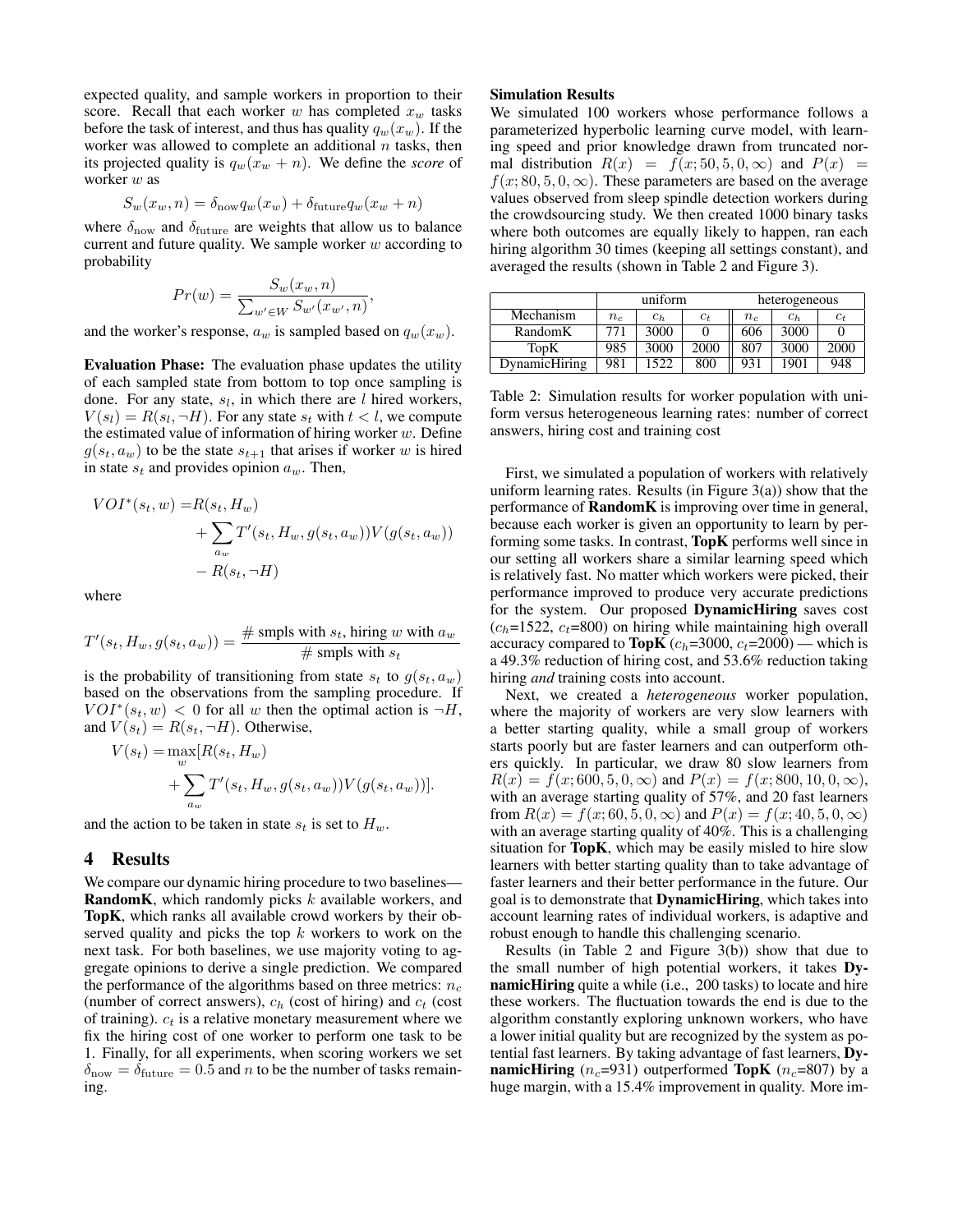

Figure 3: Simulation results: cumulative quality and number of hired workers

portantly, the hiring-cost savings remain significant (36.6% reduction, or 43% taking into account the cost of training tasks).

Overall, our simulations show that, for both worker populations with uniform and heterogeneous learning rates, our proposed dynamic hiring mechanism is able to yield similar performance to TopK, while providing significant savings on hiring and training costs.

#### Sleep Spindle Detection

Finally, we tested our dynamic hiring algorithm on the sleep spindle detection task. We assigned the first 20 tasks/spindles as training tasks; that is, TopK sampled all workers for 20 tasks first before hiring for remaining tasks, and DynamicHiring estimated the learning curve model based on worker's tutorial session during these 20 tasks. We retained only workers who annotated all 54 windows, which leaves 15 workers in total. We set  $k = 3$  for both **RandomK** and **TopK** so they are not hiring excessive workers and there is no need for any tie breaking. We set the horizon of DynamicHiring, l, equal to 5 so it can explore a bit more at the beginning. For the reward functions we set  $\beta = 7.0$ ,  $b_t = 0.85$ , and  $\gamma = 100.0$ . We ran the experiments 30 times and reported the average performance. After removing the first 20 sleep spindles, there are a total of 81 tasks left for testing.

| Mechanism     | $n_{c}$ | $c_h$ | $c_t$ |
|---------------|---------|-------|-------|
| RandomK       | 61      | 243   | 0     |
| TopK          | 66      | 243   | 300   |
| DynamicHiring | 64      | 88    | 120   |

Table 3: Spindle detection task results: number of correct answers, hiring cost and training cost

Results (in Table 3 and Figure 4) show that DynamicHiring, TopK and RandomK achieved similar quality. However, **DynamicHiring** ( $c_h$ =208) provides a 62% reduction in terms of hiring cost compared to **TopK** ( $c_h$ =543); in fact, it costs even less than RandomK which has no training tasks. In other words, for this non-trivial classification task, our dynamic hiring procedure provided significant cost saving without losing much on performance, demonstrating the feasibility of our approach in real-world crowdsourcing settings.



Figure 4: Spindle detection task results: cumulative quality versus number of hired workers

# 5 Conclusion

In this work, we demonstrated that, for certain types of tasks, crowd workers learn from experience and their quality of work may improve over time. We demonstrated, through 15 independent case studies, that it is possible to model each worker's learning curve and presented a decision-theoretic hiring model that accounts for the learning processes of the workers. Both simulation-based and experimental results illustrate that our model and approach are feasible—our hiring algorithm reduces hiring costs and provides competitive performance in terms of accuracy with other commonly used hiring mechanisms.

There are a number of future directions for this line of research. First, our dataset for the experimental validation was small; in future work, we aim to test our model on larger realworld crowdsourcing problems. Our model makes the unrealistic assumption that workers are always available; thus, a promising next step is to extend our model and algorithms to settings where workers may enter and leave the platform, leading to interesting dynamics as the system tries to find the right balance between greedily aggregating answers from currently available workers and training promising workers whose future availability is uncertain. Finally, we are interested in expanding our model beyond consensus tasks to handle more complicated (e.g., hierarchical) tasks.